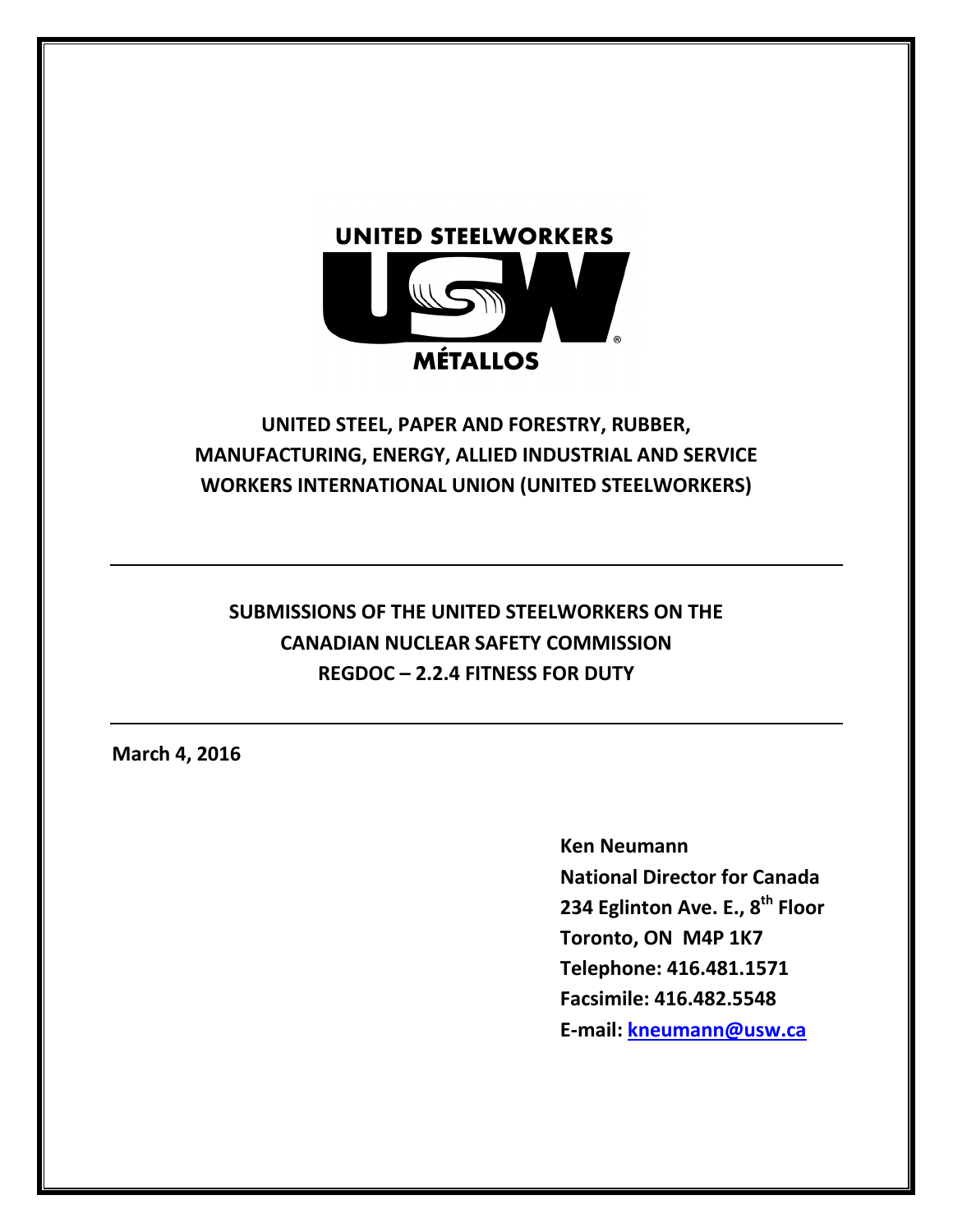#### **USW in the Canadian Nuclear Industry**

The United Steelworkers ("USW") is one of Canada's largest private sector trade unions, representing over 225,000 members in a diverse range of economic sectors. USW is committed to ensuring healthy and safe working conditions for its members, as well as for all workers across Canada. We do this by negotiating collective agreements with strong health and safety protections, vigorously enforcing workers' rights, and engaging in political advocacy.

USW represents almost 2,000 workers in all aspects of the federally-regulated nuclear power production process in Canada. USW local union 8914 represents over 700 mill workers and miners at the Cameco Key Lake mill and the McArthur River uranium mine in Saskatchewan. Over 215 workers and security guards at the Cameco Refining and Conversion Facility in Port Hope, Ontario are represented by USW local unions 13173 and 8562. USW local union 14193 represents 115 workers at the Cameco Fuel Manufacturing Facility in Port Hope, Ontario.

Over 900 technicians, technologists, utility workers, and clerical/administrative staff at Canadian Nuclear Laboratories in Chalk River, Ontario are represented by USW local unions 1568, 4096-404 and 4096-896. Finally, USW local union 7806 represents 26 workers at Canadian Nuclear Laboratories in Pinawa, Manitoba.

### **Summary of USW's Position**

USW has received and reviewed the Canadian Nuclear Safety Commission's November 2015 draft regulatory document entitled REGDOC-2.2.4, *Fitness for Duty ("Fitness for Duty 2015")*, which is intended to replace the current regulatory document RD-363, *Nuclear Security Officer Medical, Physical, and Psychological Fitness.* 

*Fitness for Duty 2015* would apply to all employees at "high security sites" working in safety sensitive positions in Canada's nuclear industry, a definition that catches some, if not all, of the sites where members of USW member work. USW makes these submissions because its members will be directly affected by the provisions of *Fitness for Duty 2015*.

USW strongly objects to the adoption of the drug and alcohol testing regime proposed in *Fitness for Duty 2015*. Specifically, *Fitness for Duty 2015* proposes a mandatory drug and alcohol testing regime that includes random testing of workers as a condition of the licensing of operators in Canada's nuclear industry. USW objects to the implementation of random, without-cause drug and alcohol testing for workers in Canada's nuclear industry.

Canadian law at all levels has strictly limited random, without-cause drug and alcohol testing of unionized workers. Random drug and alcohol testing is, in the circumstances of Canada's nuclear industry, an unjustified intrusion upon employees' privacy and dignity.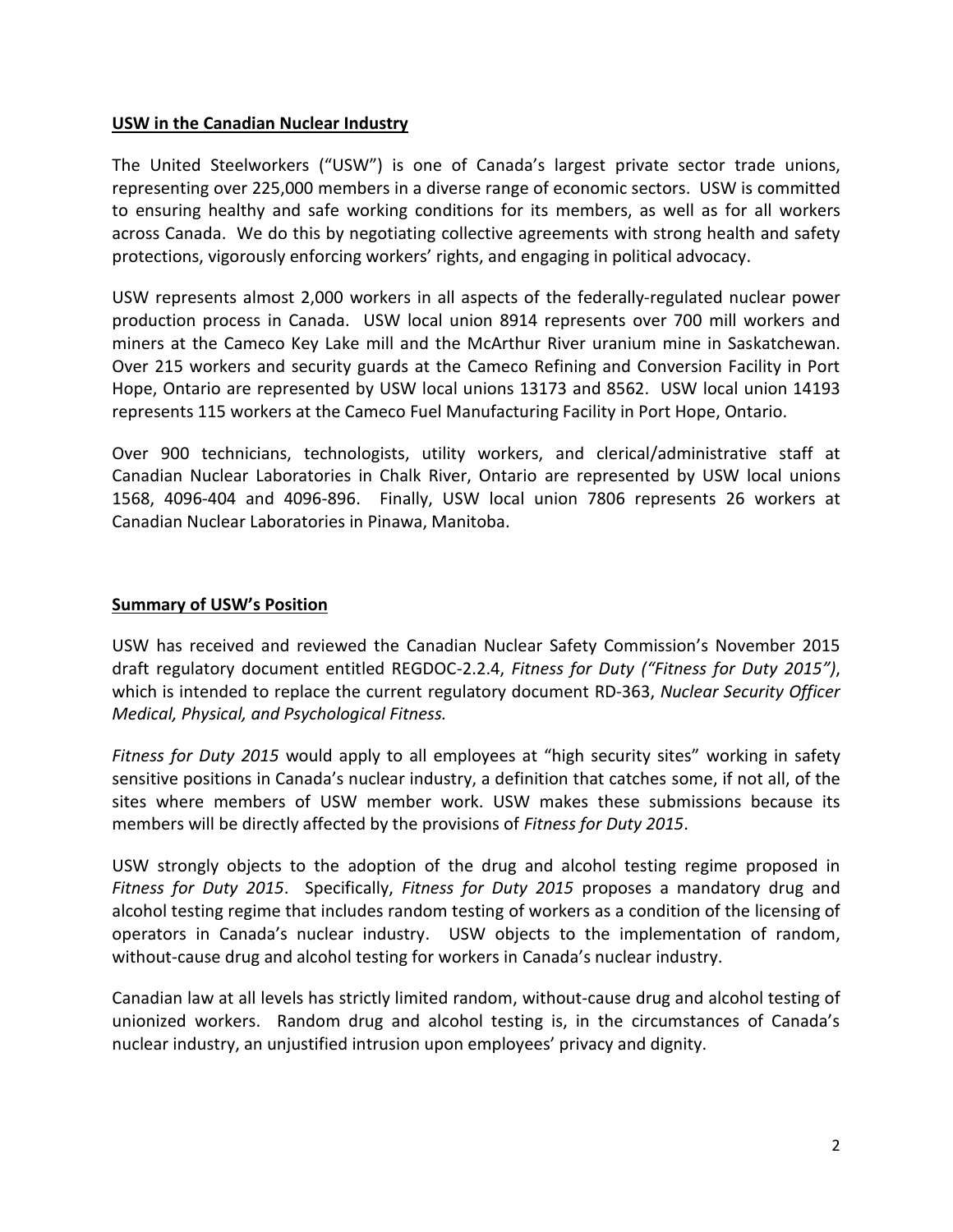### **Fitness for Duty 2012: USW's Submissions**

In August 2012, USW filed submissions with the Canadian Nuclear Safety Commission ("CNSC") in response to its discussion paper DIS-12-03, *Fitness for Duty: Proposals for Strengthening Alcohol and Drug Policy, Programs and Testing ("Fitness for Duty 2012")* and the related document INFO-0831, *Recent Alcohol and Drug Workplace Policies in Canada: Considerations for the Nuclear Industry ("Butler Report")*. A copy of USW's earlier submissions is appended to these submissions.

USW's position in 2012 was straight-forward: there was no justification, either on the facts or the law, for the CNSC to impose on licensees, as a condition of operation, a requirement that the employees of licensees be subject to mandatory, random, without-cause drug and alcohol testing. In *Fitness for Duty 2012*, the CNSC itself acknowledged that its proposals on drug and alcohol testing were not made in response to safety issues related to substance use in Canada's nuclear industry.

With respect to the law, USW's position was that the jurisprudence of Canadian courts and labour arbitrators strictly circumscribed the imposition of random, without-cause drug and alcohol testing on unionized workers and that there was no justification, in the circumstances, to impose such testing on workers in Canada's nuclear industry. We opposed any CNSC regulation which would expand drug and alcohol testing beyond the limits permissible under Canadian law.

USW maintained that employers and trade unions in Canada's nuclear industry were working together successfully to ensure that their workplaces were free from the impairing effects of drug and alcohol use. While some unionized workplaces in Canada's nuclear industry utilized drug and alcohol testing policies based on reasonable cause and post-incident testing, none relied upon random, without-cause testing. USW saw no reason in either the facts or the law to justify expanded regulation by the CNSC with respect to drug and alcohol testing.

USW encouraged the CNSC to work with licensees to provide employee education and support programs around drug and alcohol use/abuse and to explore other, non-privacy intruding methods for ensuring the safety of the public and employees.

## **Fitness for Duty 2015**

USW's position in response to *Fitness for Duty 2015* remains the same as its position in response to *Fitness for Duty 2012*. No regulation should be adopted by CNSC that will expand drug and alcohol testing in Canada's nuclear industry beyond the limits of what is permissible under Canadian law. Specifically, there remains no justification in the facts or the law for imposing random, without-cause drug and alcohol testing on employees in Canada's nuclear industry.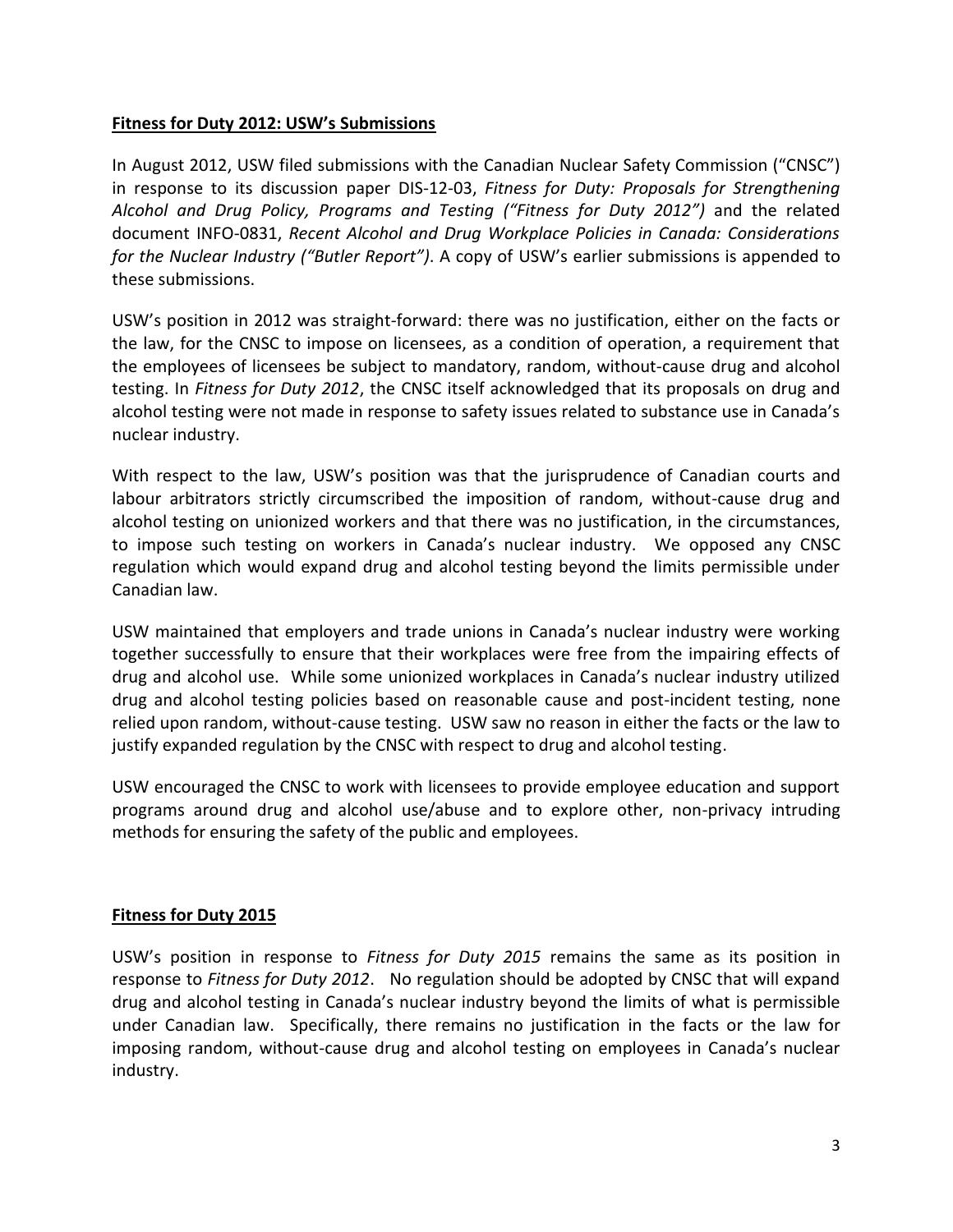Since USW's 2012 submissions, there have been a number of significant developments in Canadian law respecting random, without-cause drug and alcohol testing which serve to amplify and underscore USW's position. USW's focus in these submissions is on the strong jurisprudential basis for rejecting random, without-cause drug and alcohol testing of employees in Canada's nuclear industry.

#### **Irving Pulp and Paper**

USW's August 2012 submissions in response *to Fitness for Duty 2012* outlined the case of *Irving Pulp and Paper*, a New Brunswick labour arbitration case which had dealt with an employer's unilateral imposition of a random alcohol testing policy at a pulp and paper mill. A labour arbitrator had struck down the employer's random alcohol testing policy as an unreasonable exercise of management's rights and an unreasonable invasion upon employees' personal privacy. At the time of USW's earlier submissions, the New Brunswick Court of Appeal had upheld, upon judicial review, the quashing of the arbitrator's decision.

In June 2013, the Supreme Court of Canada overturned the decision of the New Brunswick Court of Appeal, and upheld the arbitrator's original decision – in effect quashing random alcohol testing at Irving Pulp and Paper – see *Irving Pulp & Paper Ltd. v. CEP, Local 30*, 2013 SCC 34, 2 SCR 458. The decision of the Supreme Court in *Irving Pulp and Paper* is now the leading – and binding - case on the issue of random testing in Canadian unionized workplaces.

In upholding the labour arbitrator's decision to quash random alcohol testing at Irving Pulp and Paper, the Supreme Court considered and endorsed over twenty years of Canadian arbitral jurisprudence on the issue of drug and alcohol testing. Specifically, the Supreme Court endorsed the "balancing of interests" analysis utilized by labour arbitrators in drug and alcohol testing cases – a proportionality analysis that weighs the harm from drug and alcohol testing upon employees' privacy interests against the safety benefits of drug and alcohol testing. At paragraphs 5 and 6 of *Irving Pulp and Paper,* the Supreme Court endorsed a Canadian "arbitral consensus" that found that drug and alcohol testing could only be justified on the basis of reasonable cause:

This approach has resulted in a consistent arbitral jurisprudence whereby arbitrators have found that when a workplace is dangerous, an employer can test an individual employee if there is reasonable cause to believe that the employee was impaired while on duty, was involved in a workplace accident or incident, or was returning to work after treatment for substance abuse…. *But a unilaterally imposed policy of mandatory, random and unannounced testing for all employees in a dangerous workplace has been overwhelmingly rejected by arbitrators as an unjustified affront to the dignity and*  privacy of employees unless there is reasonable cause, such as a general problem of *substance abuse in the workplace.* (emphasis added)

In its decision in *Irving Pulp and Paper*, the Supreme Court endorsed the significant weight placed by labour arbitrators upon employee privacy rights in the balancing of privacy and safety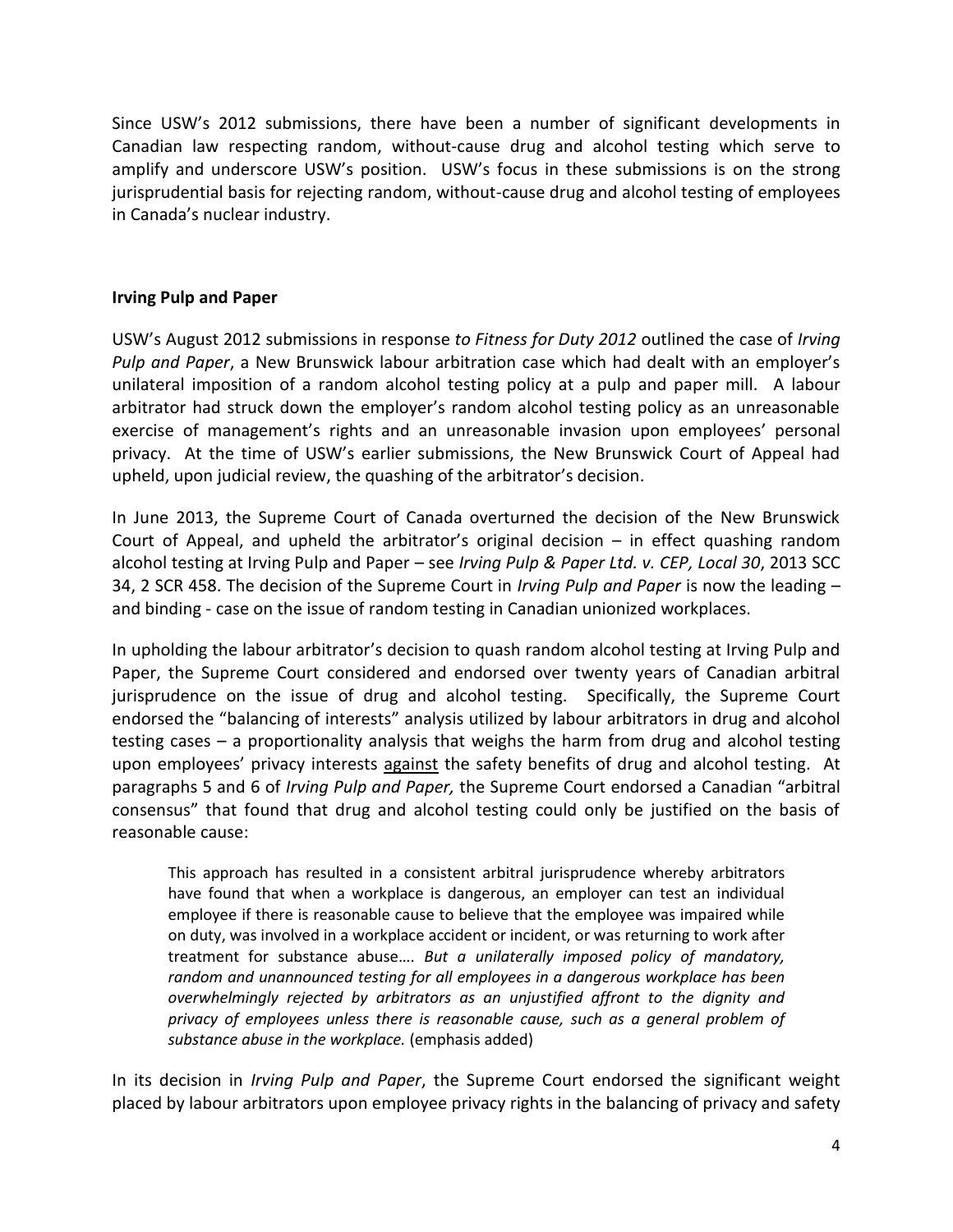interests in the context of drug and alcohol testing. The Supreme Court endorsed the findings of the arbitrator that the seizure of bodily substances in workplace drug and alcohol testing was a significant invasion of employees' privacy and dignity, was coercive and restrictive on employees' movement, and constituted a loss of liberty and personal autonomy. At paragraphs 49 and 50 of *Irving Pulp and Paper*, the Court said:

The board accepted that breathalyzer testing "effects a significant inroad" on privacy, involving

coercion and restriction on movement. Upon pain of significant punishment, the employee must go promptly to the breathalyzer station and must co-operate in the provision of breath samples. . . . Taking its results together, the scheme effects a loss of liberty and personal autonomy. These are at the heart of the right to privacy.

That conclusion is unassailable. Early in the life of the *Canadian Charter of Rights and Freedoms*, this Court recognized that "the use of a person's body without his consent to obtain information about him, invades an area of personal privacy essential to the maintenance of his human dignity."

The Supreme Court expressly rejected the argument of Irving Pulp and Paper that the dangerousness of the workplace alone justified the imposition of random alcohol testing. The Court held that while the dangerousness of a workplace is relevant to a determination of whether a random testing policy is reasonable, it is insufficient, on its own, to justify random alcohol testing. At paragraph 45 of *Irving Pulp and Paper* the Court said:

[T]he fact that a workplace is found to be dangerous does not automatically give the employer the right to impose random testing unilaterally. The dangerousness of the workplace has only justified the testing of particular employees in certain circumstances: where there are reasonable grounds to believe that the employee was impaired while on duty, where the employee was directly involved in a workplace accident or significant incident, or where the employee returns to work after treatment for substance abuse. It has never, to my knowledge, been held to justify random testing, even in the case of "highly safety sensitive" or "inherently dangerous" workplaces like railways (*Canadian National*) and chemical plants (*DuPont Canada Inc. and C.E.P., Loc. 28-O (Re)* (2002), 105 L.A.C. (4th) 399), or even in workplaces that pose a risk of explosion (*ADM Agri-Industries*), in the absence of a demonstrated problem with alcohol use in that workplace.

The Supreme Court explicitly endorsed the position that, absent reasonable cause, an employer is not permitted to institute random drug and alcohol testing in a workplace. The Court held that employers will normally be required to demonstrate that random testing is necessary in order to deter a demonstrated workplace problem with drugs or alcohol use before such testing will be found to outweigh employees' privacy and dignity rights. In conclusion, the Court held at paragraph 52 of *Irving Pulp and Paper* that random testing may be reasonable where it represents "a proportionate response in light of both legitimate safety concerns and privacy interests."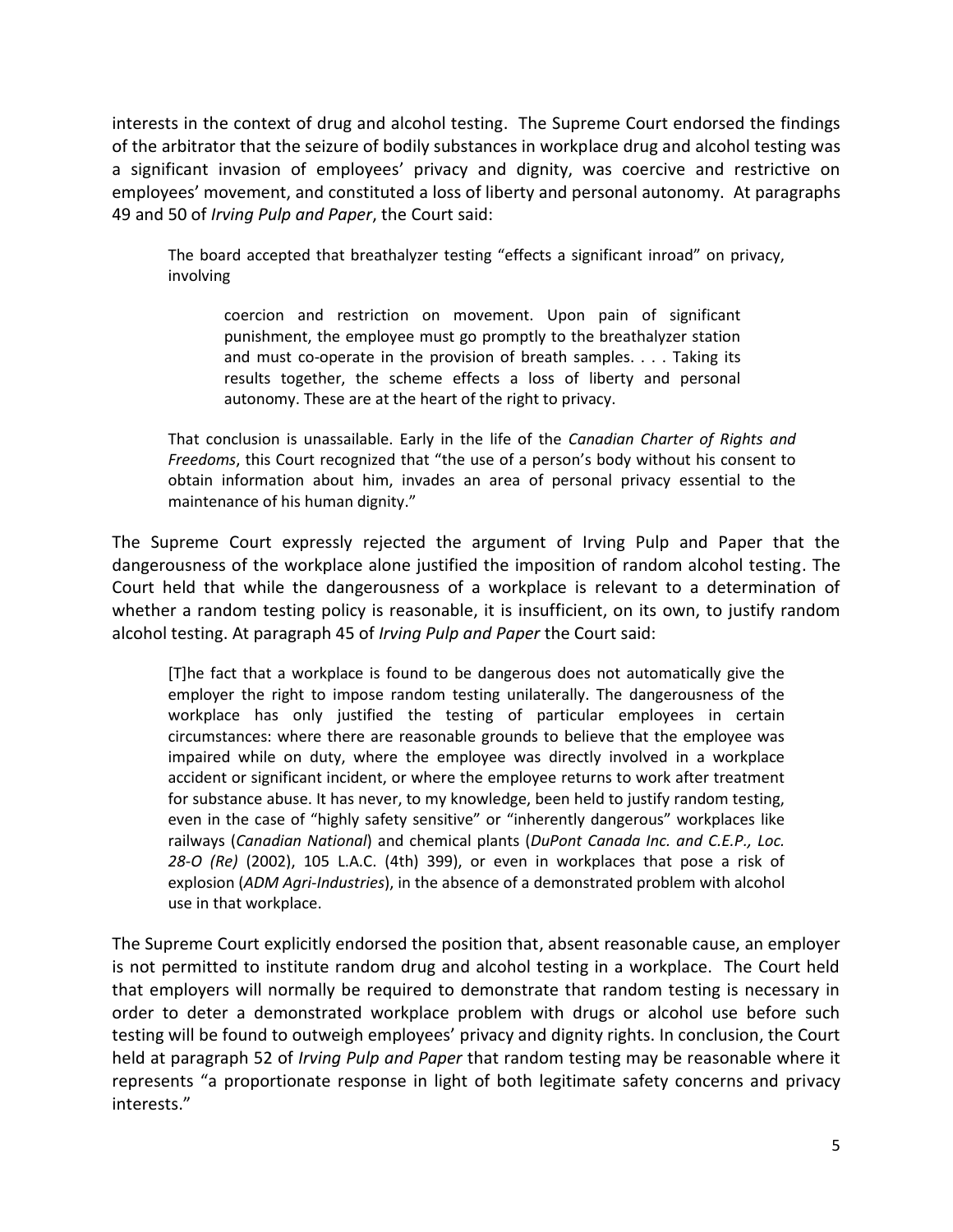USW submits that the proposed requirement in *Fitness for Duty 2015* for mandatory, random, without-cause drug and alcohol testing for safety-sensitive employees of licensees is not a proportionate safety response in light of the absence of proven safety concerns in the nuclear industry related to drug and alcohol use, and the privacy interests of the thousands of employees who work in the nuclear industry in Canada. In 2012, the CNSC acknowledged in *Fitness for Duty 2012* that its proposals on random testing were not made in response to safety issues related to substance use in Canada's nuclear industry. The CNSC has not provided any updated information that suggests that a problem with substance abuse and safety in the nuclear industry has since emerged.

USW submits that the Supreme Court of Canada's decision in *Irving Pulp and Paper* has placed strict limitations upon the imposition of random, without-cause drug and alcohol testing on unionized workers. In the circumstances, USW submits that CNSC's proposed regulations expand drug and alcohol testing beyond the limits permissible under Canadian law.

Since the *Irving Pulp and Paper* decision was issued in June 2013, three labour arbitration awards have applied the Supreme Court's analysis of the legality of drug and alcohol testing*.* In each case, the labour arbitrators found that the impugned regimes of drug and alcohol testing were unjustified invasions of employees' privacy.

### **Mechanical Contractors Assn. Sarnia and UA, Local 663**

In *Mechanical Contractors Assn. Sarnia and United Assn. of Journeymen and Apprentices of the Plumbing & Pipefitting Industry, Local 663,* 2013 CarswellOnt 18985, a decision dated August 20, 2013, Arbitrator Surdykowski applied the Supreme Court of Canada's analysis in *Irving Pulp and Paper* to a mandatory pre-employment access drug and alcohol testing policy for employees in Suncor workplaces in Sarnia, Ontario. The employer in this case was a contractor who provided workers for Suncor, and the drug and alcohol testing policy was implemented to comply with Suncor's contractor policy and contractor drug and alcohol standards.

Following *Irving Pulp and Paper*, Arbitrator Surdykowski found that the fact that a workplace is safety-sensitive is not in itself a justification for an otherwise arbitrary alcohol and drug testing policy. The Arbitrator held at paragraph 127 that, in order for an employer to demonstrate that there was evidence of a problem with substance use in a workplace, the evidence must "always include cogent direct non-anecdotal evidence from *that* workplace." Further, the Arbitrator held at paragraph 152 that an employer's evidence must demonstrate that "the expected safety gains of a policy which significantly impacts employee privacy rights must be real and more than minimal."

In finding that the employer had failed to demonstrate evidence of a problem with substance use in the affected workplace, Arbitrator Surdykowski held that any expected safety gains were insufficient to justify mandatory pre-employment access drug and alcohol testing. The decision of Arbitrator Surdykowski quashing the employer's pre-employment access drug and alcohol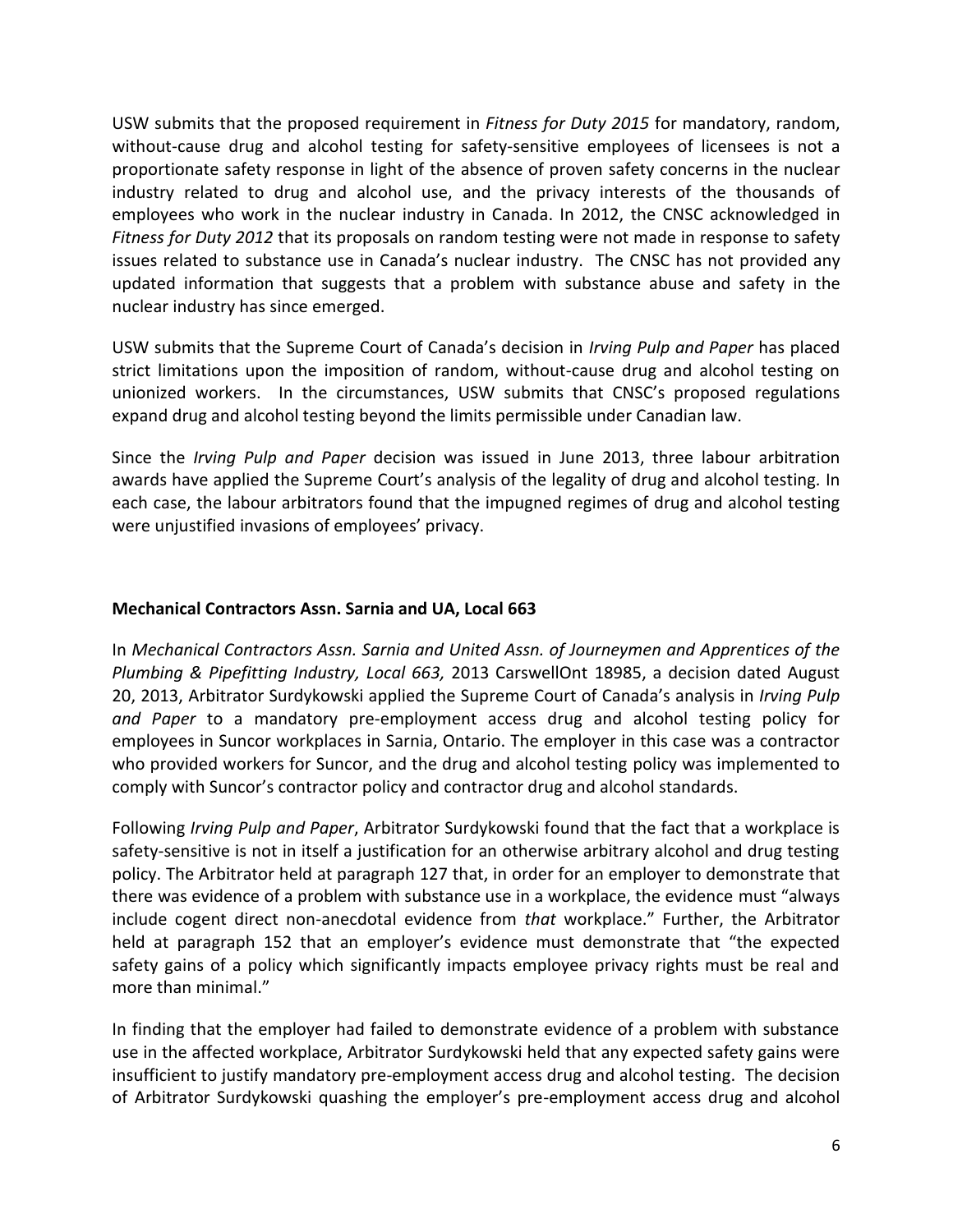testing policy was upheld upon judicial review by the Divisional Court of the Ontario Superior Court of Justice in a decision dated November 27, 2014, 2004 CarswellOnt 19084.

### **Suncor Energy Inc. and Unifor, Local 707A**

In a decision dated March 18, 2014, an Alberta arbitration panel in *Suncor Energy Inc. and Unifor, Local 707A*, (2014), 118 CLAS 138, 242 LAC (4th) 1, applied *Irving Pulp and Paper* to a random drug and alcohol testing policy. The policy affected thousands of workers of Suncor occupying safety-sensitive positions at its base plant in the Athabasca oil sands and two off-site camps. The majority of the arbitration panel found that Suncor's random, without-cause drug and alcohol testing policy unjustifiably intruded upon employees' privacy rights.

In applying the balancing of interests test as endorsed in *Irving Pulp and Paper*, the majority of the panel was quick to dispense with Suncor`s argument that the risk of potentially tragic safety consequences alone justified a random drug and alcohol testing policy. The majority of the panel at paragraph 246 held that the justification for random testing did not lie in avoiding "catastrophic consequences," but in striking the appropriate balance between the employer's legitimate interests in safety and employees' privacy interests.

In coming to its decision, the majority of the panel embraced several key principles emerging from the Supreme Court's *Irving Pulp & Paper* decision: employees' privacy rights are very significant rights; drug and alcohol testing are highly intrusive on employees' privacy rights; employers must prove that any workplace where random testing is introduced has a problem with drug and alcohol use/abuse; and a random testing policy is only justifiable where the benefits gained by the employer in imposing the policy outweigh the harm done to employees' privacy interests.

The majority of the panel found that Suncor had not established in its evidence that there was a demonstrable problem in the workplace amongst bargaining unit employees with drug and alcohol use/abuse. The majority of the panel found that Suncor's workplace had a declining reportable injury rate and that Suncor had failed to prove a causal link between employees' drug and alcohol use, or positive drug and alcohol test results, and accidents, injuries and near misses in the workplace. In the absence of such a link, the majority of the panel could not find that the benefits from imposing the policy for Suncor outweighed the significant intrusion upon employees' privacy rights.

The majority of the arbitration panel found that the fact that urinalysis cannot detect impairment at the time a test is taken seriously undermined Suncor's claim that its business interests were served by imposing random testing. As urinalysis detects only use of drugs, and not present impairment from drugs, the positive results in urinalysis testing did not demonstrate either a problem with drug use/abuse, or any real risk to safety flowing from drug use/abuse. The majority of the panel found that Suncor's claim that random drug testing acted as a deterrent to drug use was speculative.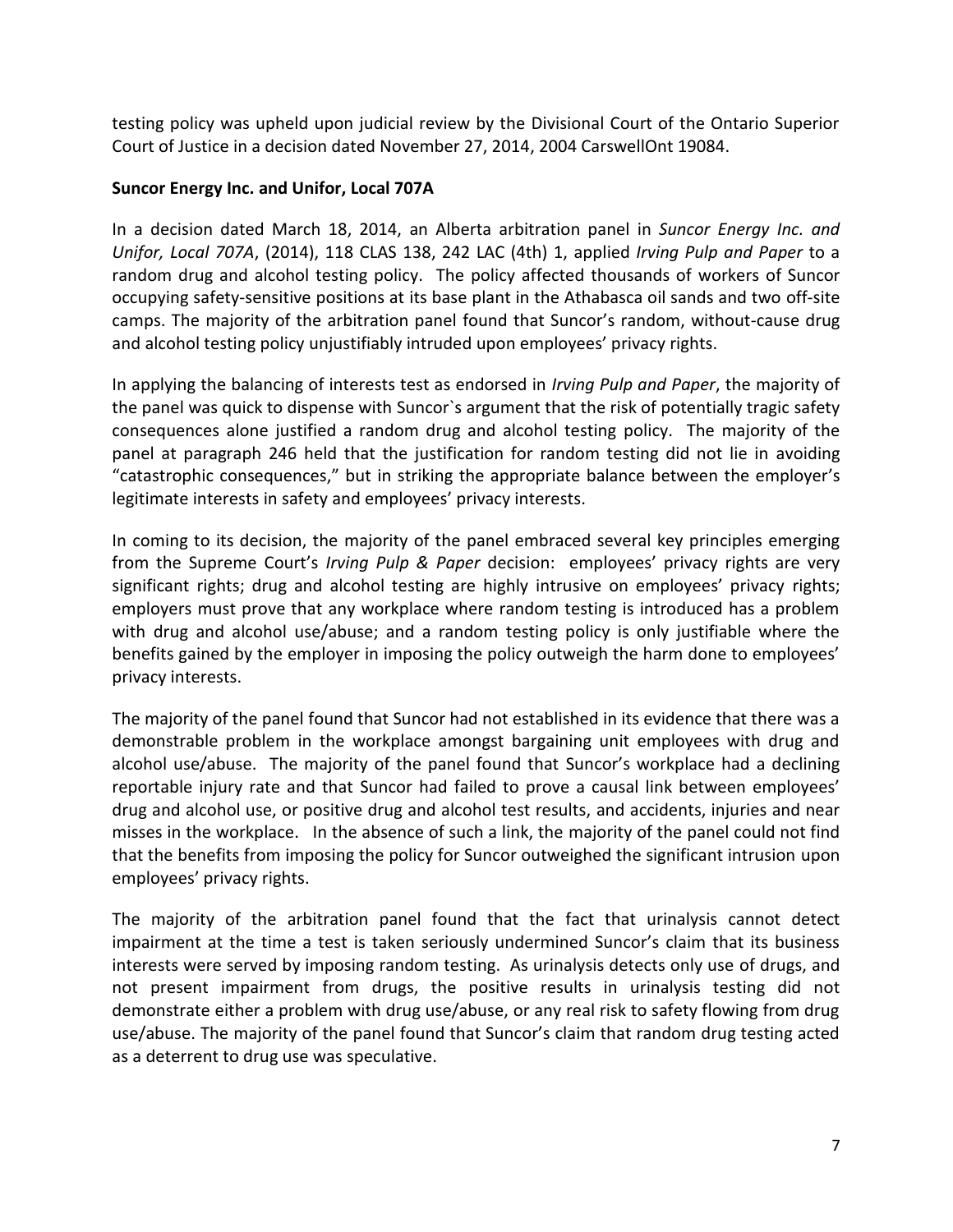#### **Teck Coal Ltd. and UMWA, Local 1656**

In a decision dated December 7, 2015, Arbitrator J. Alexander-Smith in *Teck Coal Ltd. and United Mine Workers of America, Local 1656* (2015) CarswellAlta 2237, considered the reasonableness of a unilaterally introduced random, without-cause drug and alcohol testing policy at an open-pit coal mine in Cardinal River, Alberta. The Arbitrator found that the employer's policy was an unreasonable exercise of management's rights under the collective agreement and an unjustified intrusion upon employees' privacy.

The Arbitrator considered and rejected the employer's arguments that the Supreme Court's ruling in *Irving Pulp and Paper* did not apply to its policy. Applying *Irving Pulp & Paper*, the Arbitrator held that, in order to justify a random testing policy and its intrusion on employee privacy, the employer had to demonstrate that there was a workplace problem with drug and alcohol use amongst employees at Cardinal River.

The Arbitrator found that the evidence put forward by the employer failed to demonstrate a workplace problem with drugs and alcohol. The Arbitrator arrived at this conclusion after review of evidence of the employer`s excellent safety record, the steady decline in employee injury rates, the low number of positive drug and alcohol test results, and the absence of any link between accident rates and drug or alcohol use at Cardinal River.

The Arbitrator rejected the employer's assertions that its policy was justifiable on the basis that it was designed to provide assistance to employees and was not disciplinary in nature. The Arbitrator found that many aspects of the employer's policy were, in fact, disciplinary.

The employer had sought to justify its imposition of random testing at its Cardinal River operations by introducing evidence about drug and alcohol use and accidents amongst employees at its other coal-mining operations. The Arbitrator found that such evidence was irrelevant to determining whether it was reasonable to impose random testing on the employees at Cardinal River.

The employer had also attempted to justify its policy by arguing that random testing constituted a very minimal intrusion on employees' privacy and dignity – similar to undergoing a urine test in a doctor's office. On the basis of evidence from employees at Cardinal River that random testing left employees feeling mistrusted, disrespected, coerced, without rights, undignified, embarrassed, etc., the Arbitrator strongly rejected the employer's "minimal intrusion" argument and found – as had the Supreme Court in *Irving Pulp and Paper* - that random testing was a "significant infringement" on employee privacy.

The employer attempted to argue that, even if there was no evidence of a workplace problem with drugs and alcohol at Cardinal River, its random testing policy was justifiable on the basis that random testing enhanced safety by identifying employees who presented a safety risk in the workplace. On this point, the Arbitrator rejected the evidence of the employer's scientific experts, preferring the evidence of the union`s expert, Dr. Scott Macdonald, that positive urine drug test results did not represent evidence of employees' increased risk for accidents and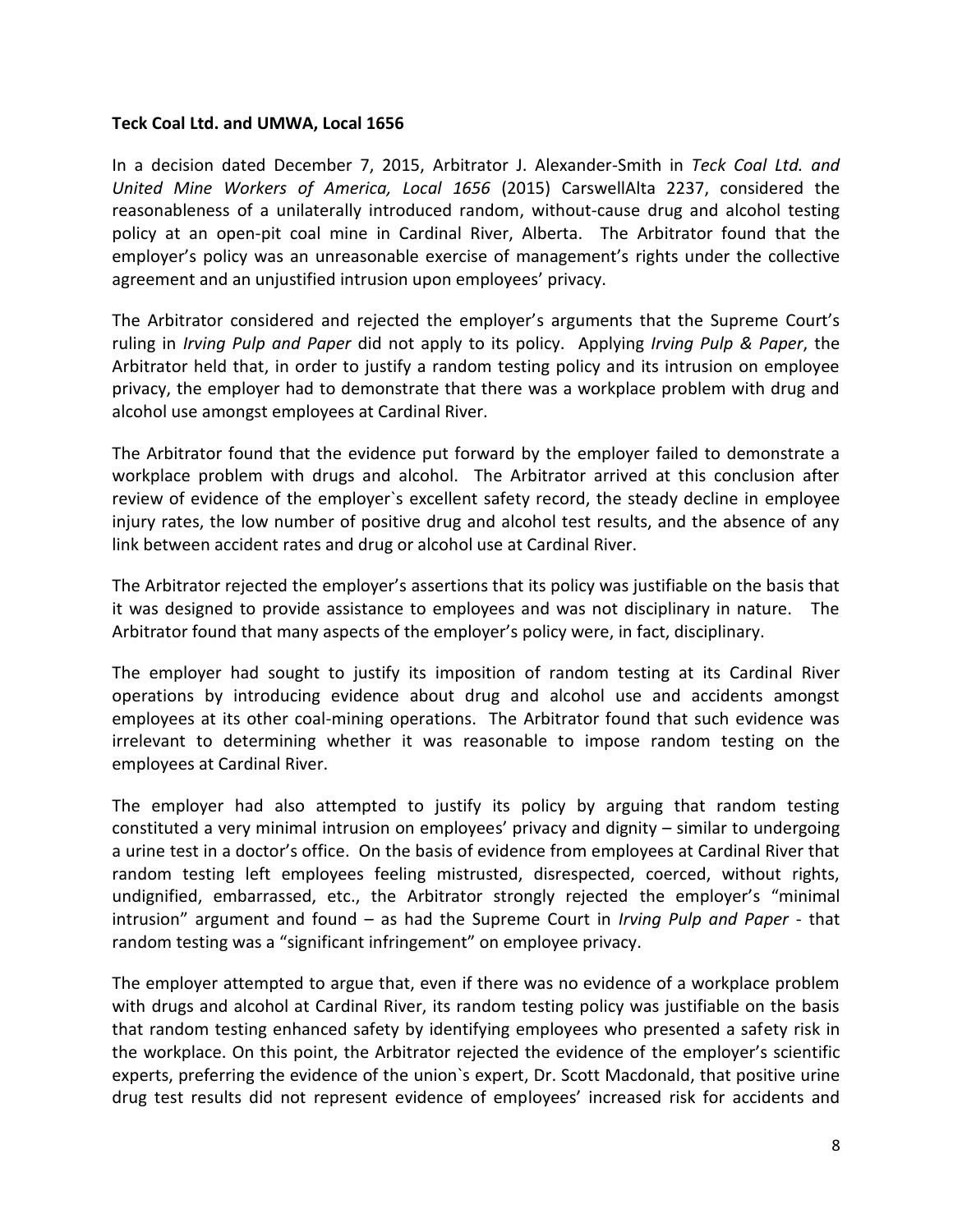injuries. On the basis of evidence about drug test results and accident and injury rates at Cardinal River, the Arbitrator also found that the reality on the ground did not support the employer's theories about the effectiveness of random testing in making the workplace a safer place.

At the end of the day, Arbitrator Alexander-Smith found that the employer had not demonstrated that its previous reasonable cause and post-incident testing policy was not adequately dealing with the risk posed to workplace safety by employee drug and alcohol use at Cardinal River. And further, the Arbitrator found that the employer had failed to establish either a workplace problem with drug and alcohol use at Cardinal River, or an enhanced safety risk caused by drug and alcohol use by employees at Cardinal River. Finding that the employer's anticipated safety gains from random testing were uncertain or minimal, the Arbitrator held that the employer had not justified its privacy-intruding random testing policy.

### **Teck Coal Ltd. and USW Local Unions 7884 and 9346**

USW is presently arbitrating the reasonableness of Teck Coal Ltd.'s random, without-cause drug and alcohol testing policy in its application at two open-pit coal mines located in south-eastern British Columbia. The policy at issue in the case is the very same policy in effect at Teck's operations at Cardinal River, Alberta that was struck down by Arbitrator Alexander-Smith in December 2015. USW is relying in its case on the expert evidence of Dr. Scott Macdonald.

In light of the expert evidence, the facts, and the arbitral law, USW expects that it will succeed in establishing that Teck's random testing policy as applied at its British Columbia coal mines is not a proportionate safety response by Teck in light of the safety record in the affected workplaces and employees' privacy interests.

#### **Evidence of Dr. Scott MacDonald**

Dr. Scott MacDonald is the Assistant Director at the Centre for Addictions Research of British Columbia and Professor, School of Health Information Science at the University of Victoria. He is an internationally-respected epidemiologist specializing in workplace drug and alcohol testing issues. In particular, Dr. MacDonald has studied the relationship between drug and alcohol use and accident/injury risk, as well as the effectiveness of random drug and alcohol testing in improving workplace safety.

Dr. MacDonald's research and scientific opinion has been crucial to the current state of Canadian law regarding random drug and alcohol testing. He was qualified as an expert in epidemiology in the Human Rights Tribunal of Ontario's *Entrop* case, in the two Alberta arbitration cases *Suncor Energy Inc. and Unifor, Local 707A* and *Teck Coal Ltd. and UMWA*, *Local*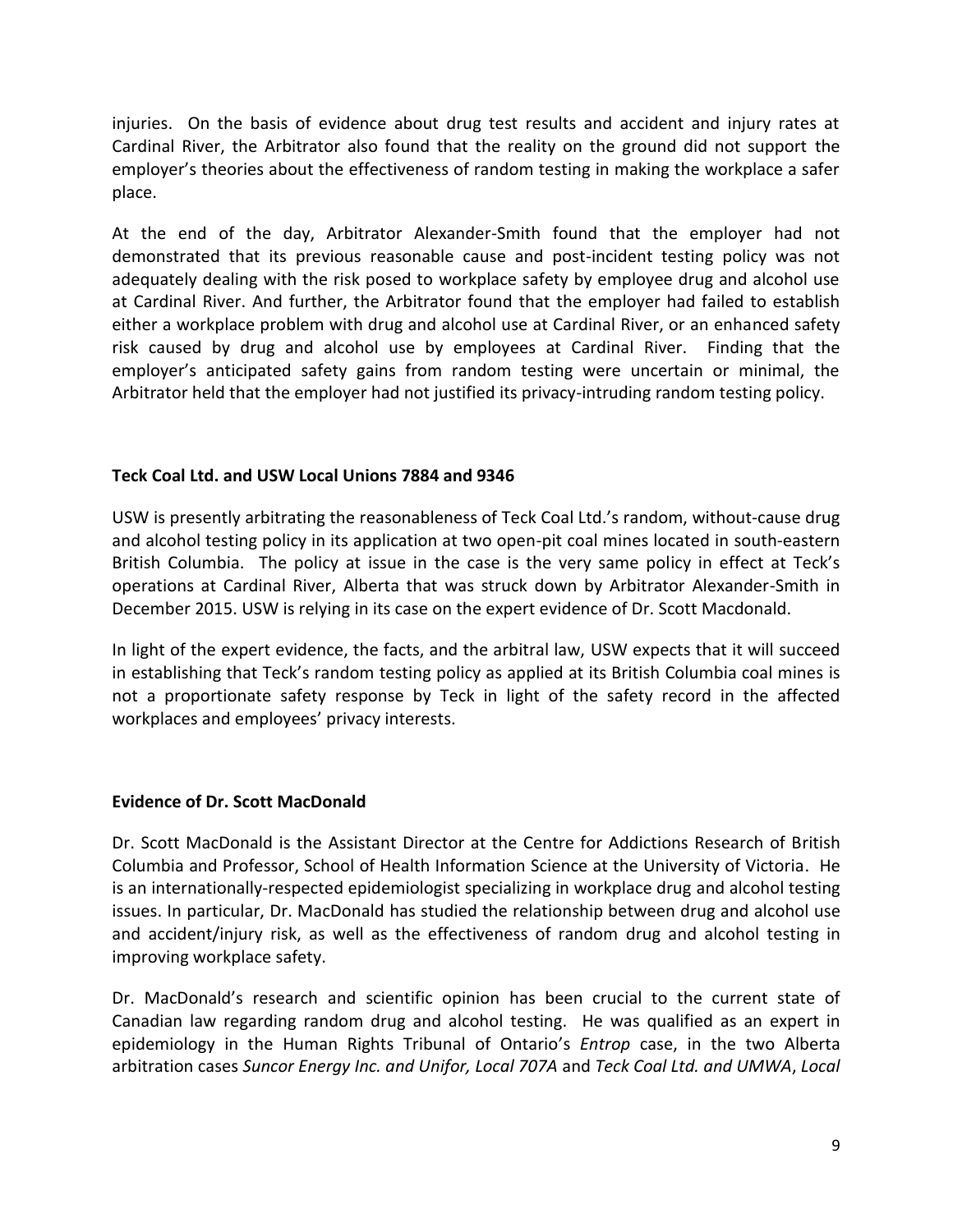*1656*, and in the British Columbia arbitration case *Teck Coal Ltd. and USW Local Unions 7884 and 9346*.

Dr. MacDonald's research and scientific opinions were accepted and relied upon by the majority of the arbitration panel in *Suncor Energy Inc. and Unifor, Local 707A,* and by Arbitrator Alexander-Smith in *Teck Coal Ltd. and UMWA*, *Local 1656,* in their determinations that the random testing regimes at issue in those cases were unreasonable and unjustified. In those cases, Dr. Macdonald's scientific opinion was accepted as establishing that a positive urine drug test is not associated with an increased risk of injury or accident in the workplace, and as establishing that random drug and alcohol testing has not been proven to be an effective measure for improving workplace safety.

In 2012, in response to *Fitness for Duty 2012*, the Power Workers' Union and the Society of Energy Professionals submitted to the CNSC a report prepared by Dr. Macdonald. In his expert report, Dr. Macdonald found that the scientific evidence base did not justify the random drug testing proposed by the CNSC in *Fitness for Duty 2012*.

Based on Dr. Macdonald's accepted research and opinion, USW submits that there is no scientific basis for the proposition that random drug and alcohol testing is an effective measure in lessening the risk to workplace safety caused by employee drug and alcohol use, or for the proposition that random testing improves workplace safety. The scientific evidence does not support the CNSC's proposed expansion of regulation

## **Conclusion**

USW supports the CNSC in taking steps to work with licensees to maintain and improve the exemplary safety record in the nuclear industry. However, USW strongly opposes the enactment of regulations that expand the use of random drug and alcohol testing beyond the prescribed limits in Canadian law. Random drug and alcohol testing in the workplace – because of its significant intrusion upon employee privacy - has been found in the law to be justified only in very narrow circumstances. Those circumstances do not exist in Canada's nuclear industry.

USW reiterates its 2012 submissions made to the CNSC in response to *Fitness for Duty 2012*. Since 2012, the law on random drug and alcohol testing in Canada has been clarified and strengthened by the Supreme Court of Canada in *Irving Pulp and Paper* and in the subsequent arbitral jurisprudence.

The law is clear. Random drug and alcohol testing of employees in unionized workplaces is only permissible under exceptional circumstances, that is where there is a general workplace problem arising from employee drug and alcohol use in that workplace. An employer seeking to justify a random drug and alcohol testing policy bears a heavy evidentiary burden in proving such a workplace problem.